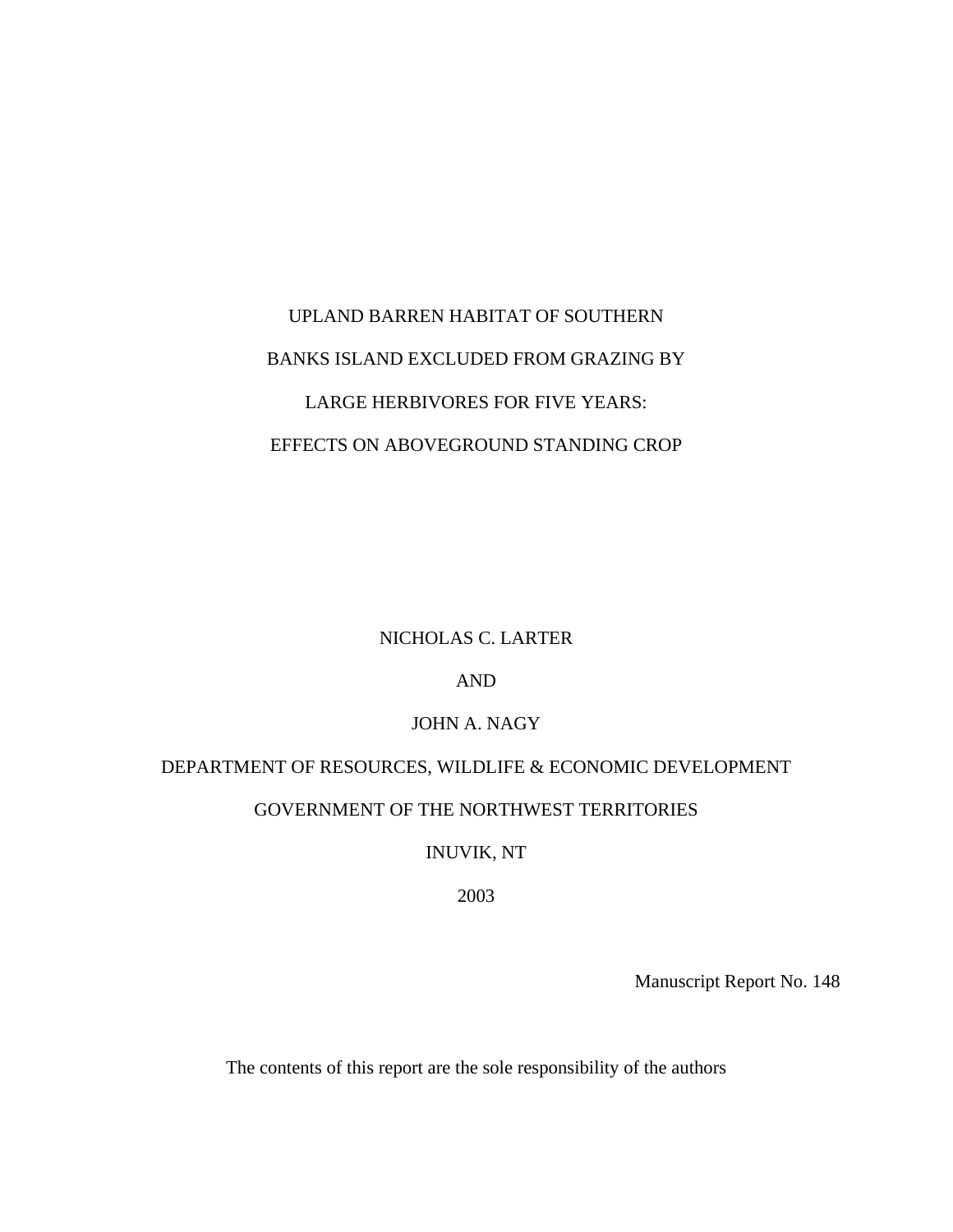### ABSTRACT

Grazing exclosures of approximately  $1.25m<sup>2</sup>$  were erected in upland barren habitat on southern Banks Island in mid-June, 1993, at the start of the growing season. Exclosures  $(n=10)$  were established in habitat patches located in areas of high  $(1.6-1.9 \text{ muskox/km}^2)$  and low  $(0.3-0.4 \text{ m})$ muskox/km<sup>2</sup>) muskoxen density. Exclosure integrity was monitored annually. In mid-July 1997, at the peak of the growing season, we removed the exclosures and clipped the aboveground standing crop of forages in each exclosure. Concurrently, we clipped the aboveground standing crop of forages in one  $0.125m<sup>2</sup>$  plot adjacent to each exclosure. We determined the aboveground standing crop (dry weight) of forage inside and adjacent to exclosures and the proportion of 8 different forage types that made up the aboveground standing crop. Because there were no site effects, data were pooled. Median total aboveground standing crop and mean proportions of the 8 forage types were similar regardless of exposure to grazing. Although making up relatively small proportions of the total aboveground standing crop, median aboveground standing crop of grass (live and dead material) and other forbs was greater (P#0.02) in areas excluded from grazing.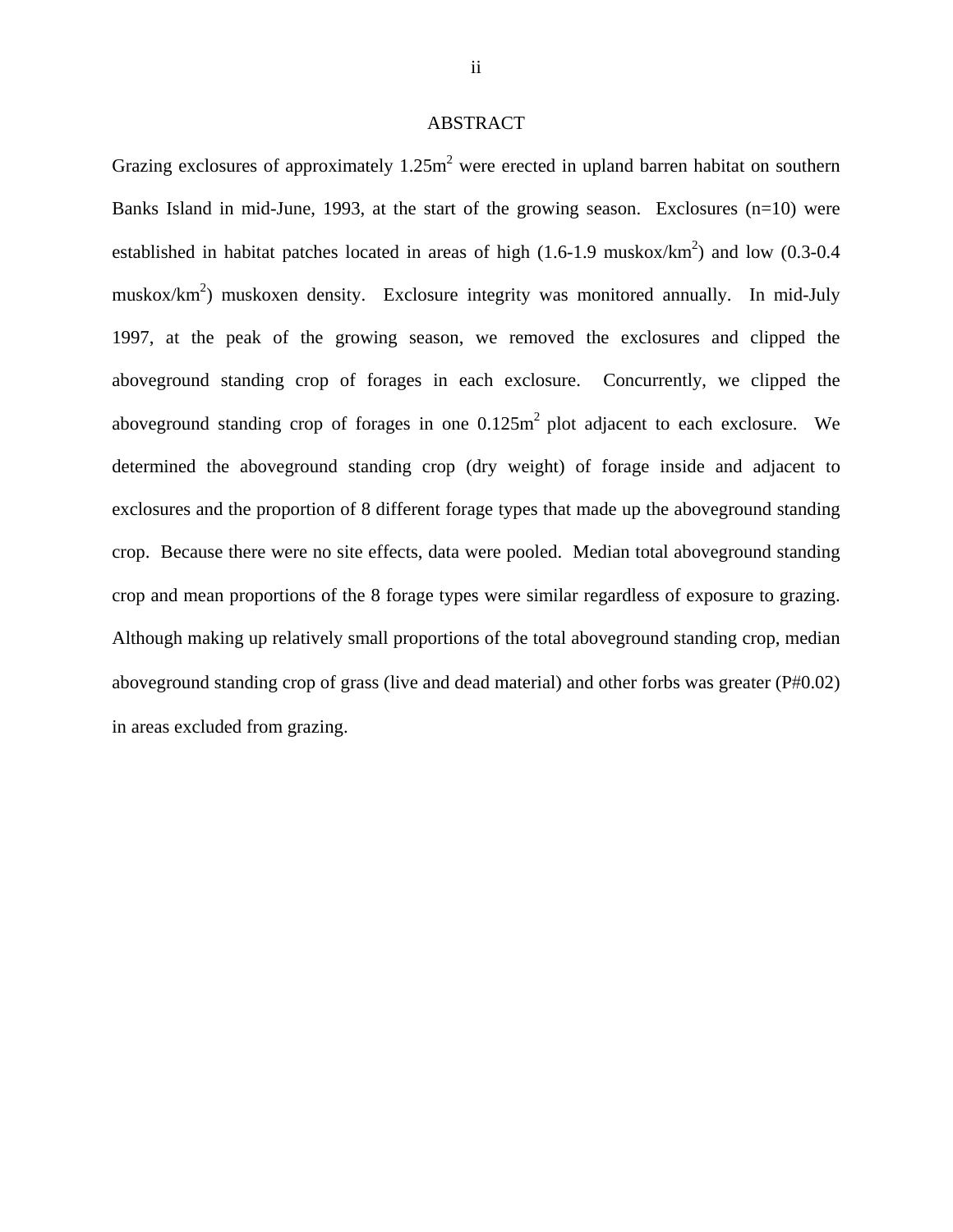# TABLE OF CONTENTS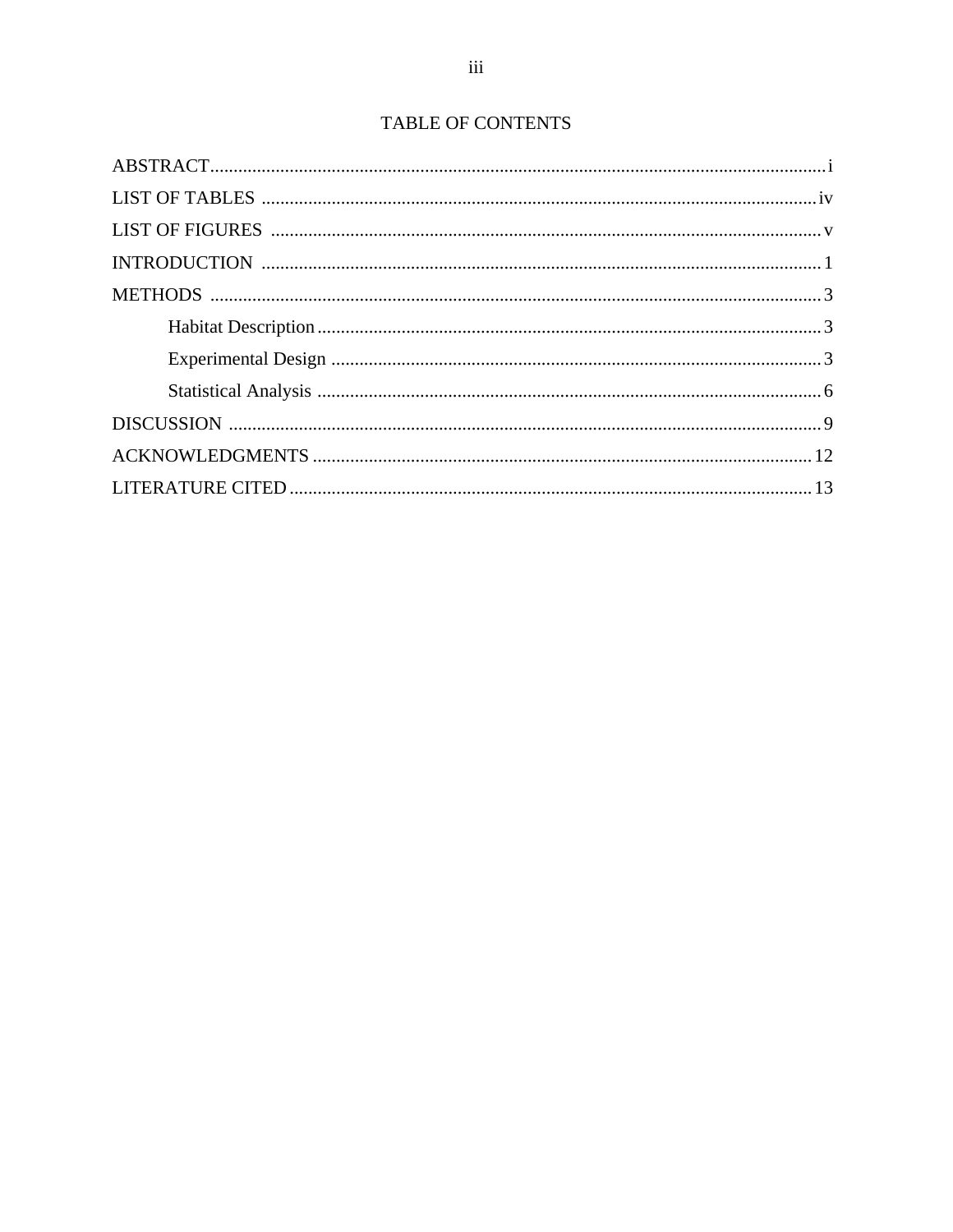# LIST OF TABLES

```
Table 1. Median aboveground standing crop (kg/ha) for the 11 components from areas exposed 
to and excluded from grazing over a 5-year period. 7
```
Table 2. The transformed proportions of the total aboveground standing crop contributed by the 8 different forage classes in areas exposed to and excluded from grazing over a 5-year period. 8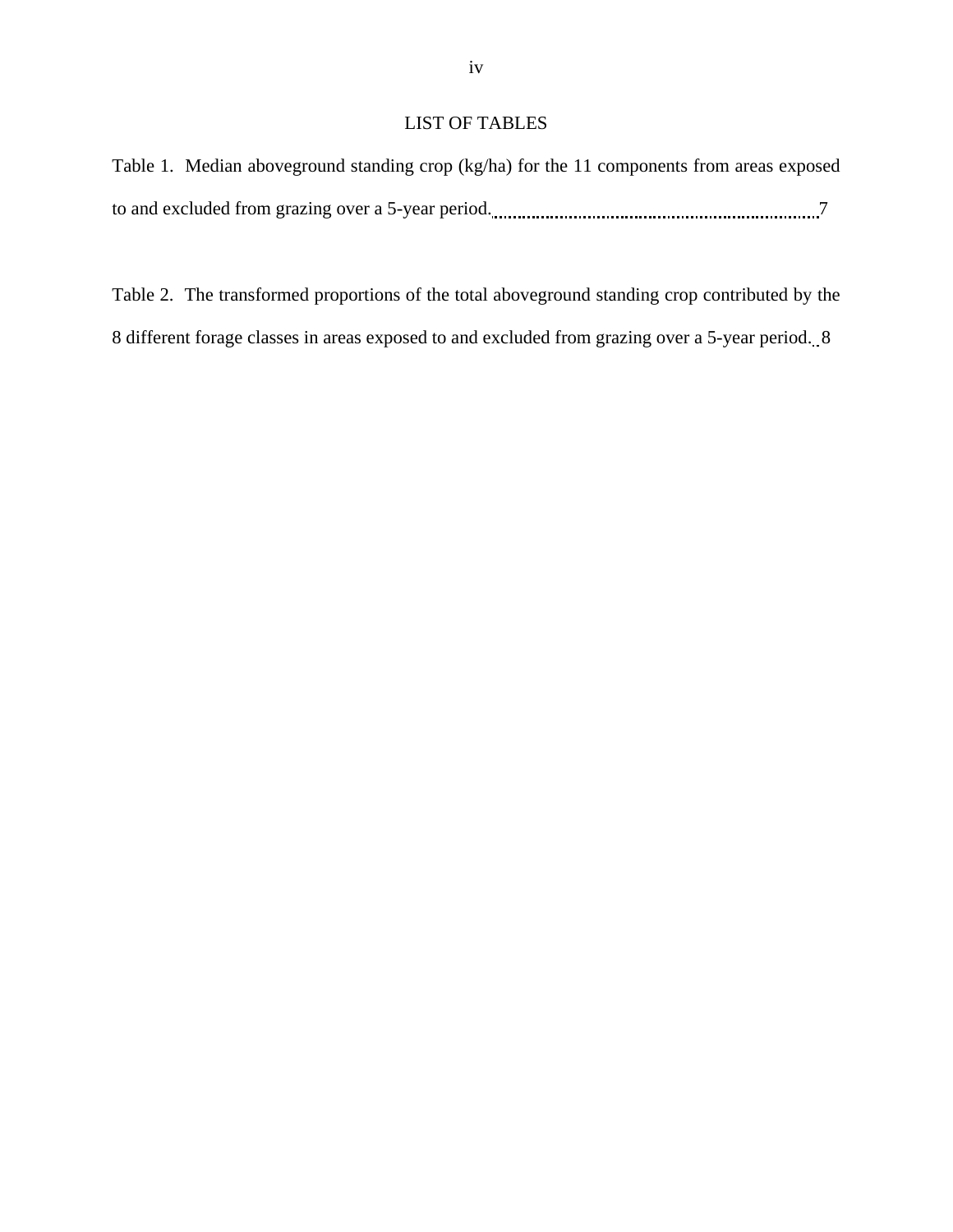# LIST OF FIGURES

Figure 1. Banks Island and the two study sites, Camp Coyote and Camp Bernard........................4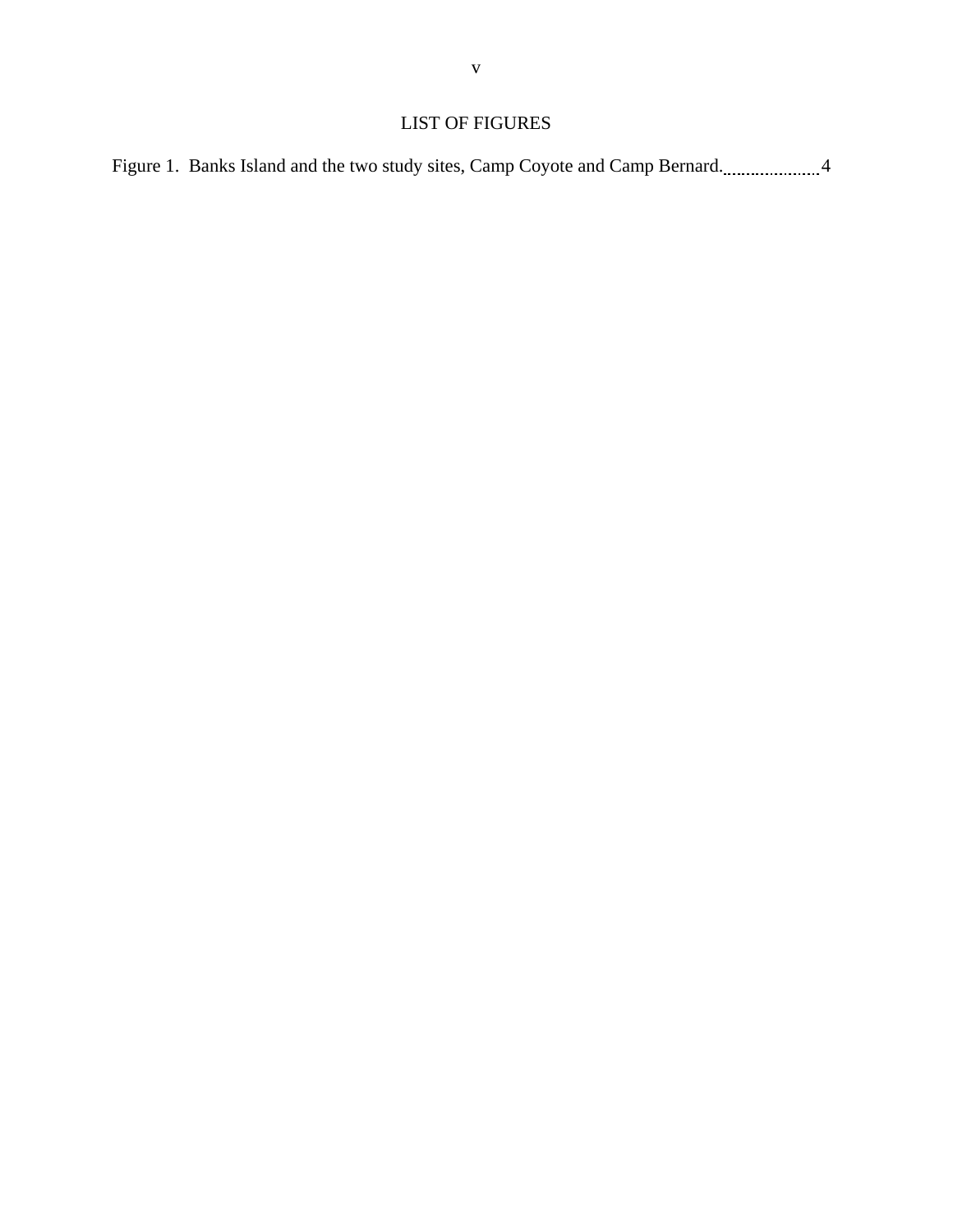### INTRODUCTION

In the early 1970s Wilkinson and Shank (1973) studied the range relationships of muskoxen and caribou on Banks Island in an attempt to assess potential competition between the two ungulate species. Their conclusion was that grazing pressure was low to moderate and was not having a negative impact on plant communities (Wilkinson *et al*. 1976). Subsequent studies into competitive interactions between the same two species in other areas of their range drew similar conclusions; the lack of competition resulted from little overlap in forages and or habitats used (Kevan 1974; Parker 1978; Vincent and Gunn 1981; Thomas and Edmonds 1984). However, McKendrick (1981) implied that under high concentrations of muskoxen, competition for food may occur, and competition for food may be responsible for caribou declines on islands (White *et al*. 1981).

Changes in grazing pressure exerted by erupting ungulate populations modify forage availability through changes in species composition (Caughley 1970; McNaughton 1979; Henry *et al*. 1986). From 1972 to 1994, the population of muskoxen on Banks Island increased from 3,800 to 64,608 (>1 year-olds); subsequently the population declined and was estimated at 45,833 in 1998. During the same period the Peary caribou population decreased from 12,098 to 436 (Nagy *et al*., 1996; Nagy and Branigan, unpubl. data). Recent dietary studies indicate a substantial overlap in the diets of caribou and muskoxen (Larter and Nagy 1997) and indicate that summer availability of arctic willow (*Salix arctica*) may be potentially reduced following winters when high numbers of muskoxen and arctic hares (*Lepus arcticus*) have been feeding on arctic willow (Larter 1999). During winters with greater snow depth and density, muskoxen foraged more in upland habitats than in lowlying wet sedge meadow habitat (Larter and Nagy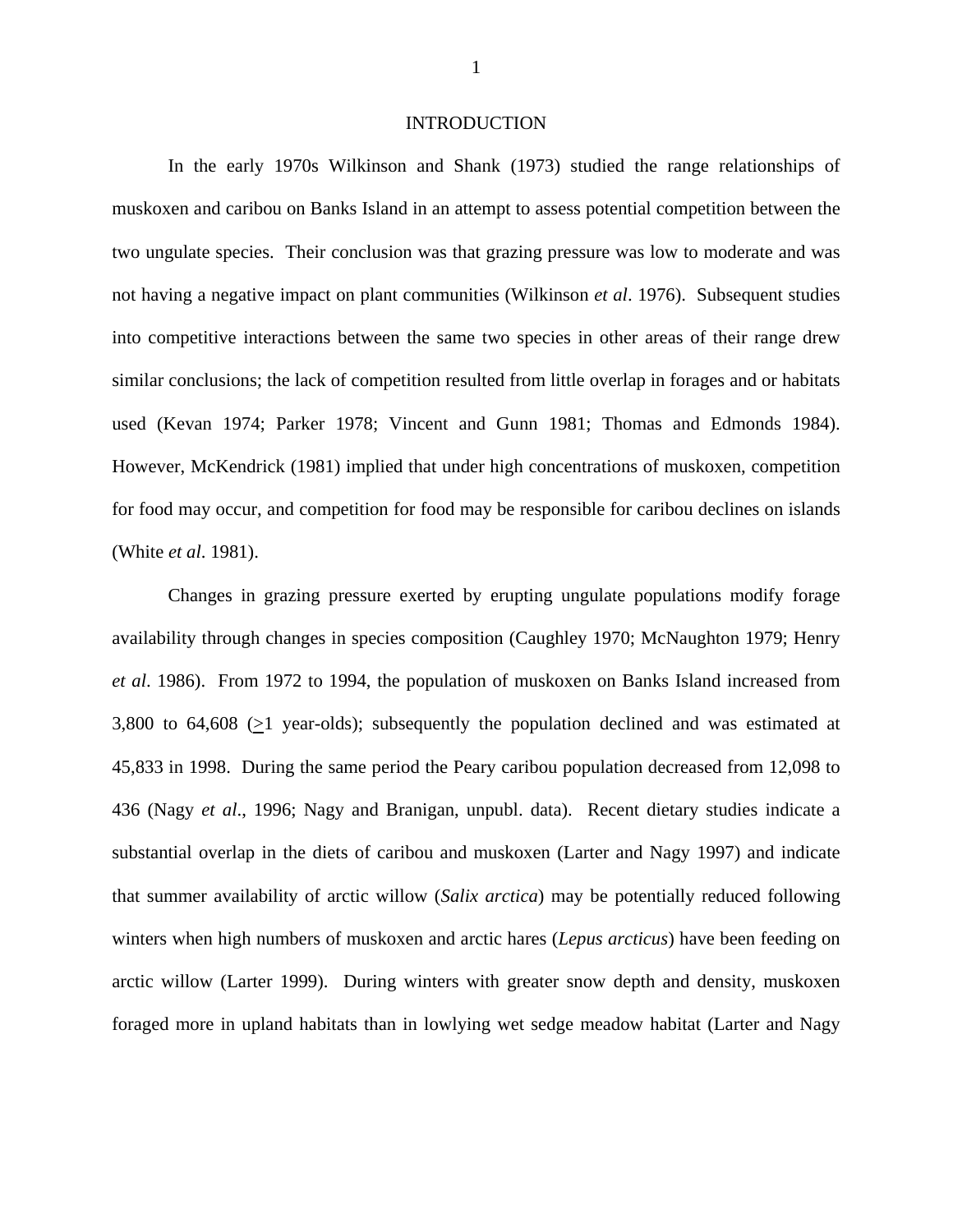2001a), and willow made up a greater proportion of the diet (Larter and Nagy 1997; unpubl. data).

As the muskoxen population continued to increase, so did local concern that high densities of muskoxen would impact the range and alter the amount and/or types of forage available for caribou. The impact on arctic willow was a major concern because arctic willow constitutes a substantial portion of the summer diet, particularly in July (Larter and Nagy 1997), when animals are replenishing their body reserves and females are nursing young. As part of a comprehensive range study on Banks Island we used exclosures to examine the impact of herbivore foraging on upland barren habitat over a 5-year period from 1993-1997. In this report we compare: 1) aboveground standing crop (dry weight) in upland barren habitat where animals grazed and areas where animals (except lemmings) were excluded from grazing for a period of 5 years and 2) the proportion of aboveground standing crop composed of 8 different forage classes in areas subjected to and excluded from grazing (except lemmings) for a 5-year period.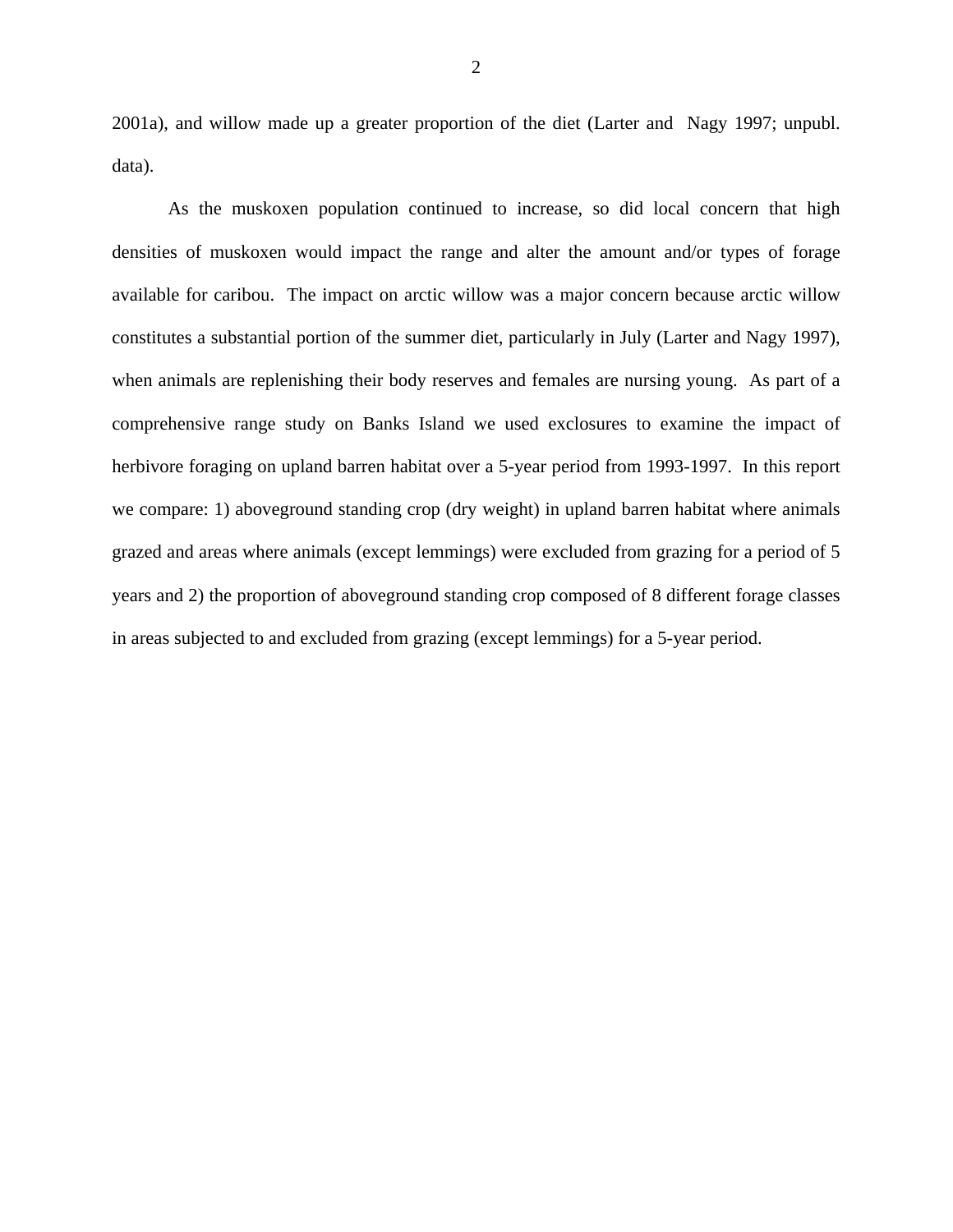### **METHODS**

### Habitat Description

 The flora of Banks Island is well documented with four major habitats being identified (Kevan, 1974; Wilkinson *et al*., 1976; Porsild and Cody, 1980; Zoltai *et al*., 1980; Ferguson, 1991). Upland barren habitat (UB) is found on well-drained sites on the upper and middle parts of rolling upland slopes. *Dryas integrifolia* is the predominant vegetation. Flowering plants including legumes (*Astragalus* spp. and *Oxytropis* spp.), lichen, *Carex* spp, and *Salix arctica* are also present. Vegetative cover is 20-50% and is generally associated with the drainage rills and patterns on the landscape. About 20-25% of Banks Island is UB (Larter and Nagy, unpubl. data).

### Experimental Design

 During the start of the 1993 growing season (15-17 June) ten exclosures were erected in UB near each of two recently established field camps: Coyote and Bernard (Fig. 1). Field camps were located in areas of high (1.6-1.9 muskox/km<sup>2</sup>) and low (0.3-0.4 muskox/km<sup>2</sup>) muskoxen density, respectively. Each exclosure consisted of a *ca*. 2.3m x 1.7m piece of 5cm x 5cm chainlink fencing that was pegged into the ground with 6-8 pegs made out of 1cm diameter rebar. Once pegged into the ground, the fencing created a domed exclosure of approximately  $1.25m^2$ .

Exclosures were monitored for their integrity during June (12-20), July (16-22), and August (18-28) of 1993-97. Exclosures located near camp Bernard were more susceptible to damage and/or solifluction; only 5 of 10 exclosures maintained their integrity throughout the 5 year duration of study.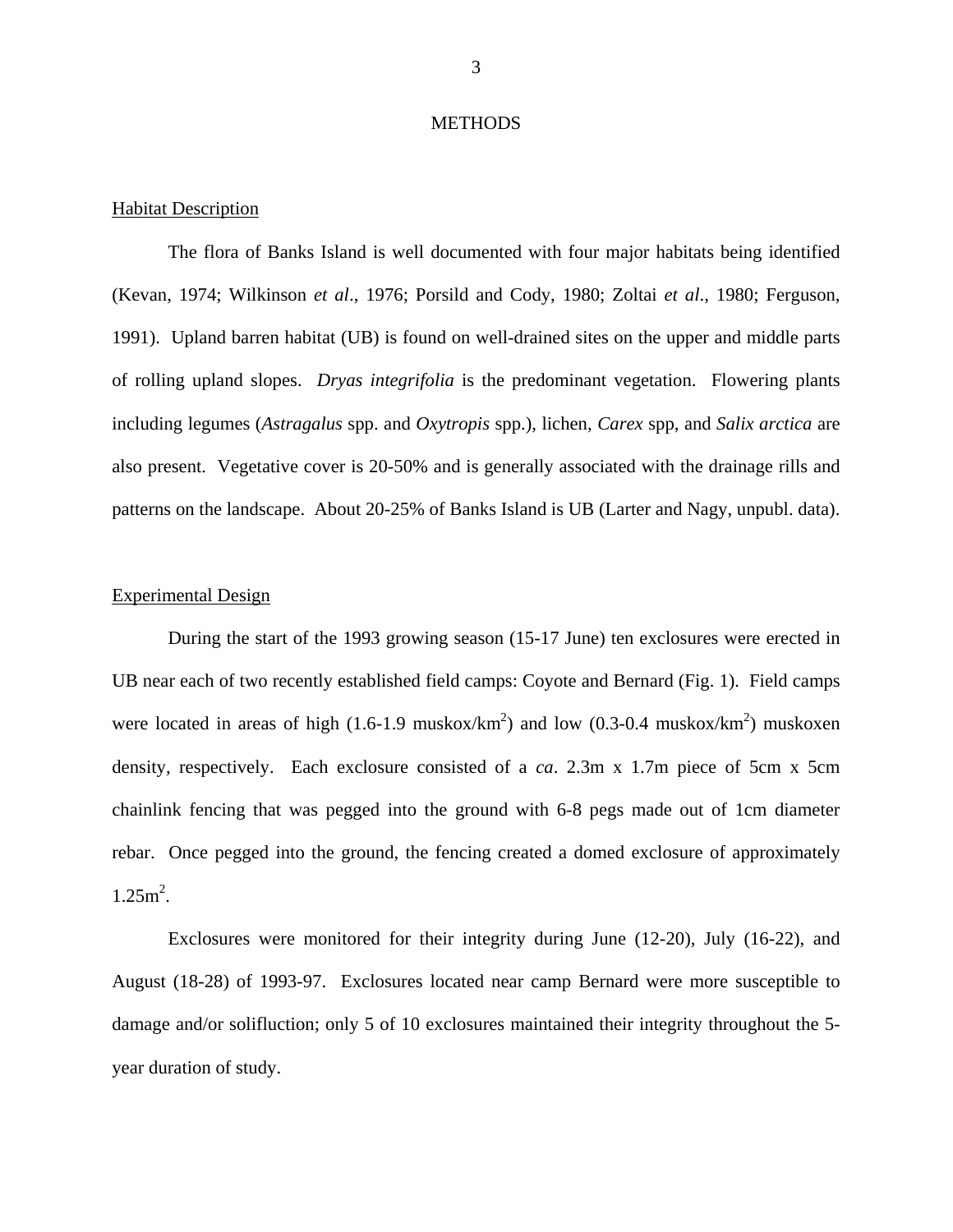Figure 1. Banks Island and the two study sites, Camp Coyote and Camp Bernard.

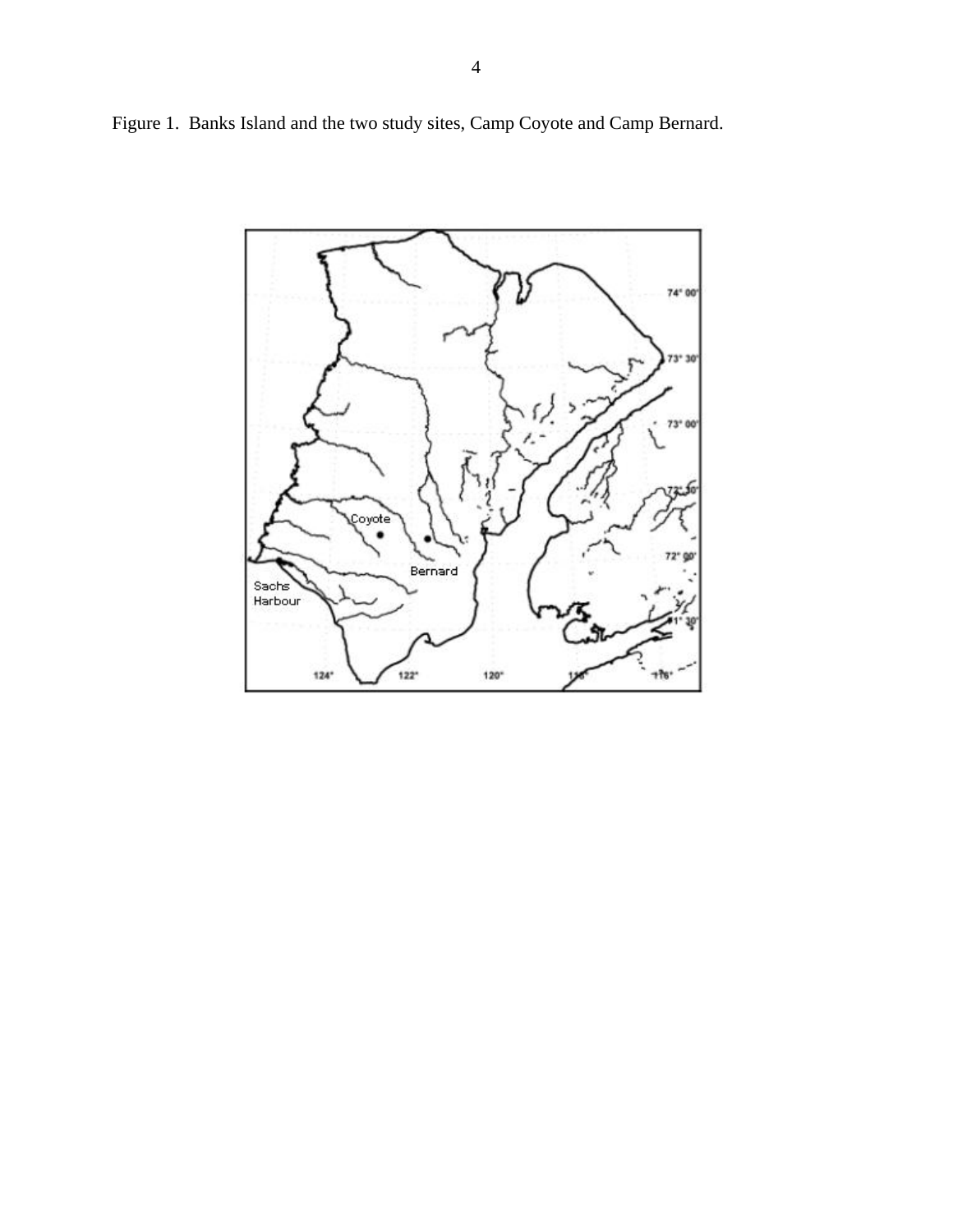During the peak of the 1997 growing season (July 20-22), we clipped the aboveground standing crop of forage in one  $0.125m^2$  plot, located 2m NW of the northernmost corner of the exclosure, and clipped aboveground standing crop found within the exclosure. We grouped forages into the following 8 classes: sedge (*Carex* spp,), willow (*Salix arctica*), grass (*Poaceae*), lichen, legumes (*Astragalus* spp. and *Oxytropis* spp.), avens (*Dryas integrifolia*), saxifrages (*Saxifraga* spp.), and other forbs. All new growth forage, except willow, was clipped at ground level; plant litter was not collected. We clipped leaves and current annual growth from willow; buds were included in the leaf component. Lichen was plucked from the substrate.

Another experiment running concurrently over this 5-year period, measured the change in aboveground standing crop of UB during the course of the summer. Standing crop was clipped from randomly placed plots on permanent line transects in the habitat during mid-June, mid-July, and late-August. Twelve plots were clipped for each sampling period.

All clipped forage was separated by forage class in the field, placed in labeled paper bags or envelopes and allowed to air dry. At the laboratory in Inuvik, sedge and grass was further separated into their live green and dead components. All plant material was oven dried at  $60^{\circ}$ C for 48 hours and weighed on a Sartorius electronic balance to +0.0001g.

We calculated the total aboveground standing crop of each plot and exclosure as well as the aboveground standing crop of each of the 11 standing crop components: live green sedge, dead sedge, willow leaf, willow stem (current annual growth), live green grass, dead grass, lichen, legume, aven, saxifrage, and other forbs. Standing crop was converted into kg/ha for comparisons. We calculated what proportion each of the 8 different forage classes contributed to the total estimated standing crop for grazed and excluded areas. Live green and dead material were pooled for the calculation of the proportions.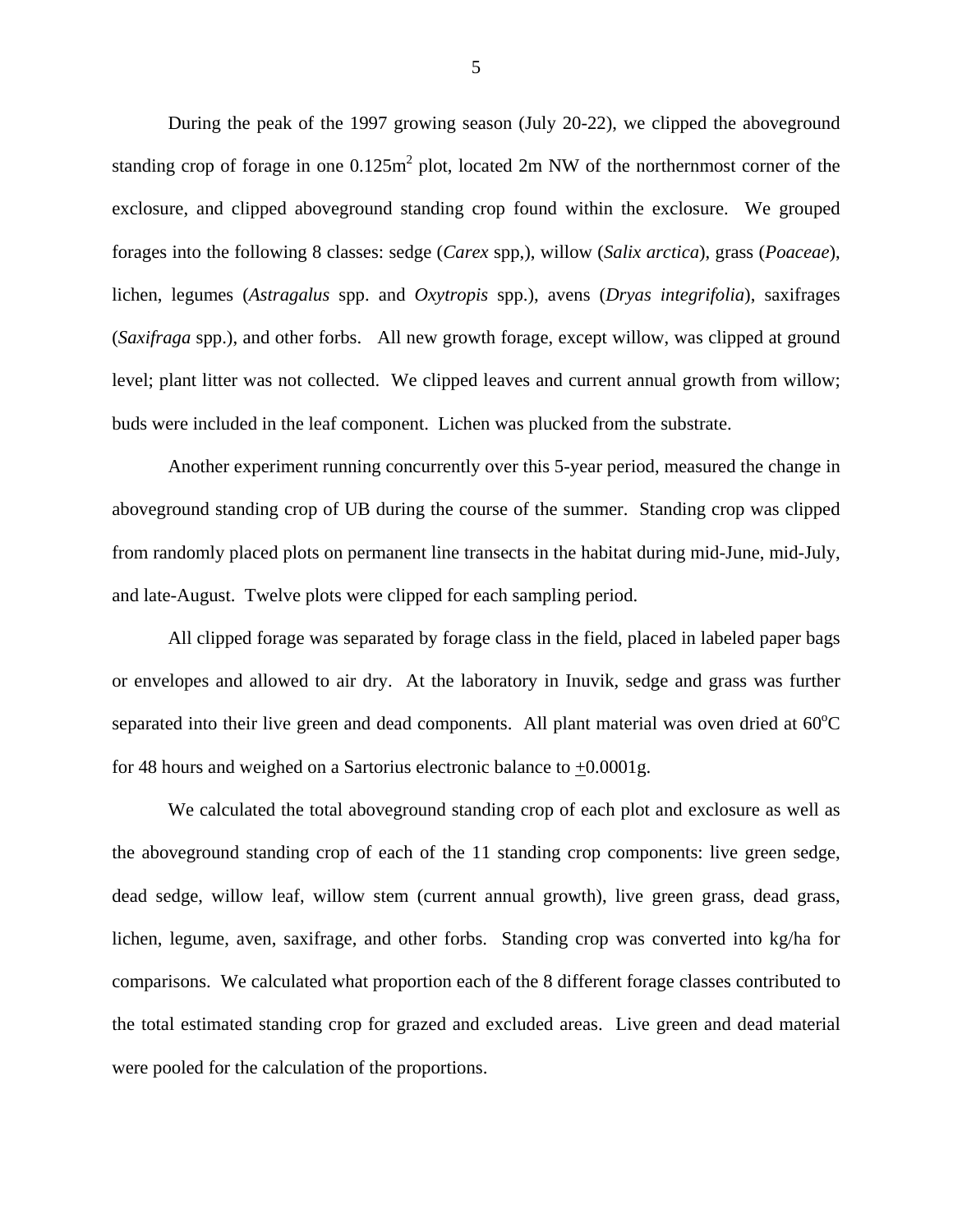### **Statistical Analyses**

 Data on aboveground standing crop were pooled across sites to increase sample size and because biomass estimates were similar between sites (N. Larter unpubl. data). We used a twotailed Mann Whitney-U test to compare each of the 11 components of the aboveground standing crop between areas exposed to and excluded from grazing. We transformed all proportion data with the arcsine square-root transformation (Zar 1999). Because there were no site differences in proportions of the 8 forage classes available in mid-July over 5 summers in a concurrent experiment (N. Larter unpubl. data), we pooled data across sites. We used a paired t-test to compare mean proportions of the 8 forage classes found in areas exposed to grazing with those found in areas excluded from grazing.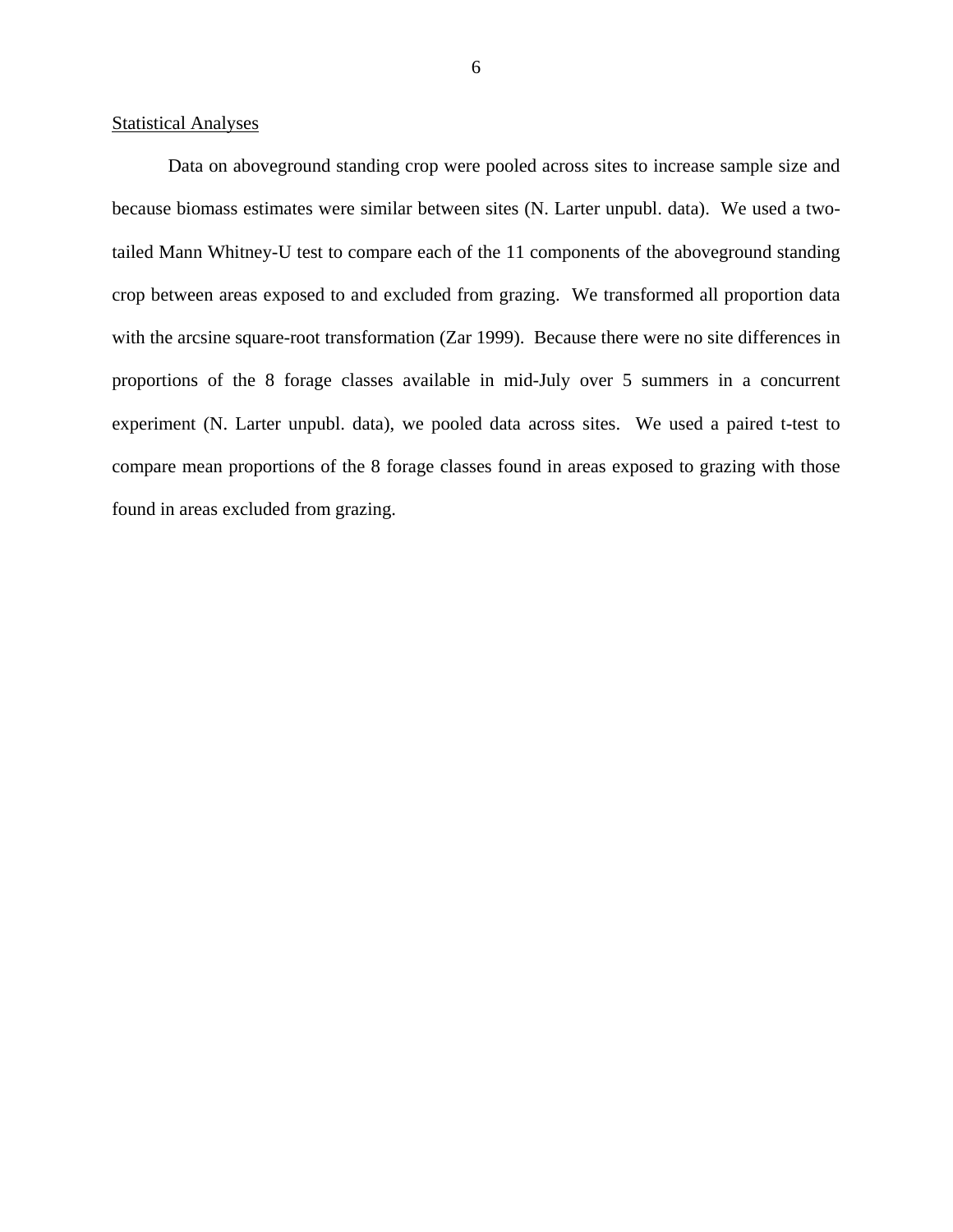### RESULTS

There was no difference (P=0.62) between total aboveground standing crop estimated for grazed and excluded areas. Aboveground standing crop of most forages was similar regardless of exposure to grazing except for grass and other forbs. Aboveground standing crop of live and dead grass and other forbs was greater (P#0.02) in areas that had been excluded from grazing for 5 years (Table 1). The proportions of the 8 forage classes making up the total aboveground standing crop were similar for grazed and excluded areas (Table 2; P>0.5).

Table 1. Median aboveground standing crop (kg/ha) for the 11 components from areas exposed to and excluded from grazing over a 5-year period. P values from two-tailed Mann Whitney-U, significance at ∀=0.05 indicated by bold text.

|          | Live  | Dead  | Willow | Willow      | Live  | Dead  | Lichen | Legume | Aven  | Saxi | Other |
|----------|-------|-------|--------|-------------|-------|-------|--------|--------|-------|------|-------|
|          | Sedge | Sedge | Leaf   | <b>Stem</b> | Grass | Grass |        |        |       |      | Forbs |
| Exposed  | 4.7   | 7.6   | 0.0    | 0.0         | 0.0   | 0.0   | 14.6   | 0.0    | 247.6 | 0.0  | 0.0   |
| $n=16$   |       |       |        |             |       |       |        |        |       |      |       |
| Excluded | 9.7   | 13.7  | 8.7    | 0.9         | 2.3   | 2.6   | 27.7   | 1.4    | 183.9 | 1.4  | 6.9   |
| $n=15$   |       |       |        |             |       |       |        |        |       |      |       |
| P-value  | 0.14  | 0.32  | 0.10   | 0.14        | 0.02  | 0.02  | 0.59   | 0.24   | 0.29  | 0.89 | 0.02  |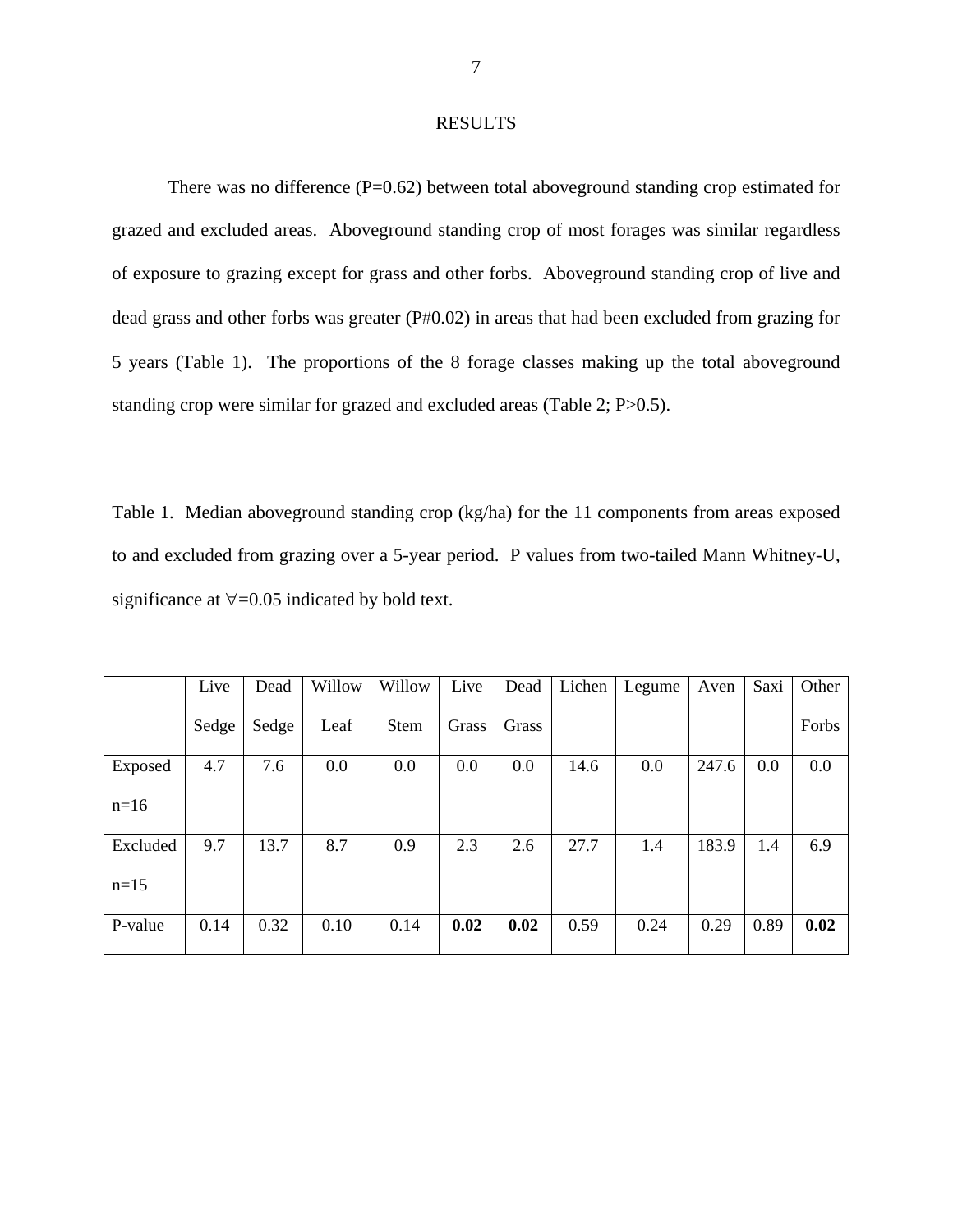Table 2. The transformed proportions of the total aboveground standing crop contributed by the 8 different forage classes in areas exposed to and excluded from grazing over a 5-year period.

|                    | Sedge | Willow | Grass | Lichen | Legume | Aven  | Saxifrage   Other |       |
|--------------------|-------|--------|-------|--------|--------|-------|-------------------|-------|
|                    |       |        |       |        |        |       |                   |       |
| Exposed            | 13.05 | 9.46   | 2.92  | 24.65  | 20.88  | 49.31 | 10.63             | 6.29  |
| Excluded   $17.66$ |       | 12.79  | 10.78 | 21.56  | 16.74  | 46.55 | 10.14             | 12.52 |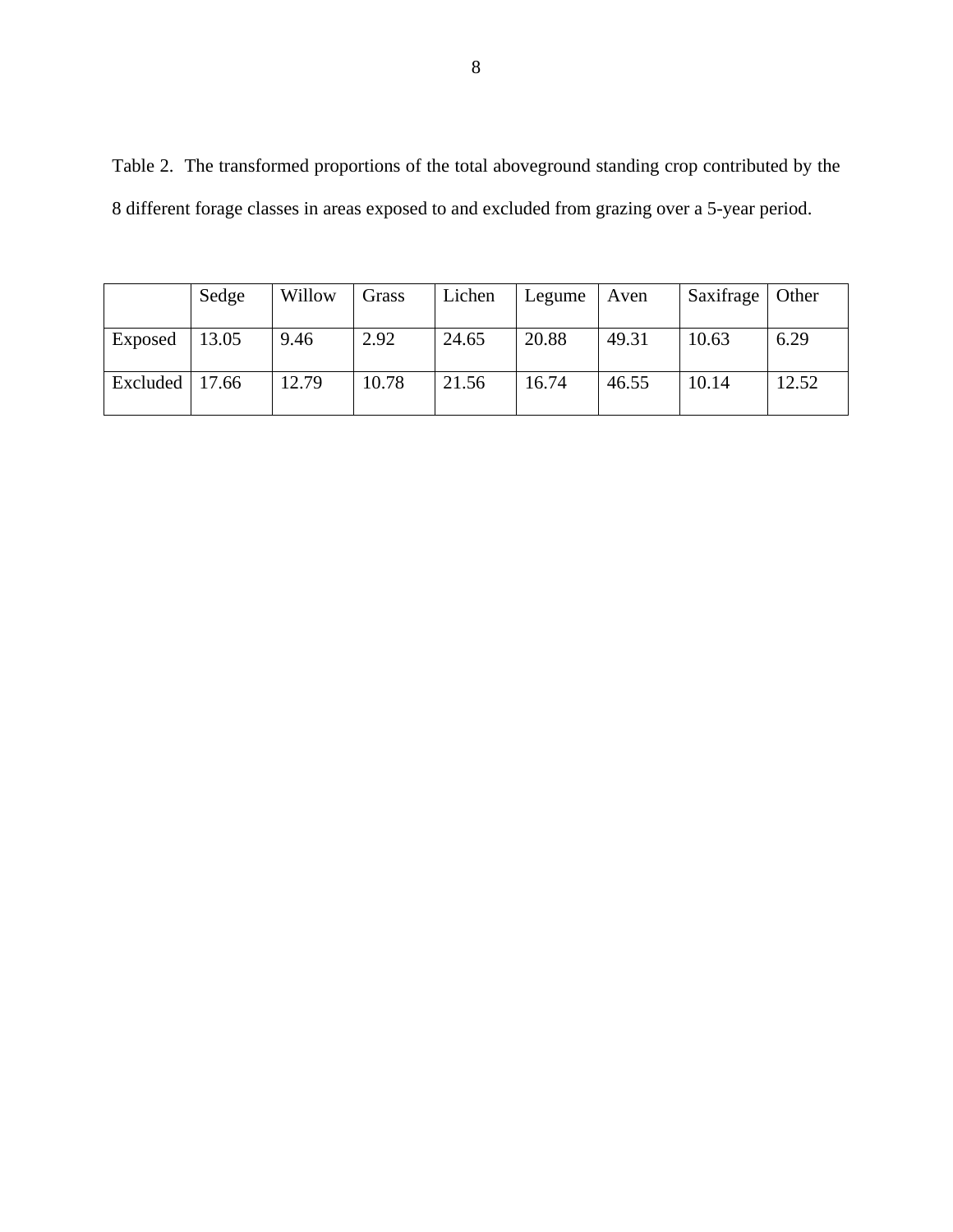#### DISCUSSION

Vegetation in upland barren habitat is typically distributed along drainage rills resulting in a patchwork landscape of bare ground and vegetated areas. Following Wein and Rencz (1976), we chose the most appropriate shape and size of plots to assess aboveground standing crop in this landscape. Data from a concurrent study estimated mean aboveground standing crop for the peak of the growing season (mid-July) during 1993-1997 at 308 kg/ha (N. Larter unpubl. data). Similar to findings elsewhere in the High Arctic (Murray 1991; Smith 1996), annual variability in aboveground standing crop of forages on Banks Island was evident (N. Larter unpubl. data). Mean aboveground standing crop during mid-July 1997 was estimated at 368 kg/ha (n=24 plots), very similar to the 376 kg/ha estimated from the 15 plots located in grazed areas adjacent to the exclosures found in the same habitat. Therefore, we feel we have an adequate number of exclosures and plots to assess changes related to the exclusion of herbivores (except lemmings) over a 5-year period.

For the dominant forages in this habitat (aven, lichen, legume) the exclusion of grazing through 5 growing seasons made little difference in their proportional representation or biomass of the aboveground standing crop (Tables 1 and 2). Such was not the case for the less dominant forages, in particular grasses and other forbs. From 1993-1997 grasses and other forbs each accounted for *ca*. 4% of the aboveground standing crop of upland barren habitat during the peak of the growing season (N. Larter unpubl. data). After being excluded from grazing through 5 growing seasons these forages made relatively significant increases in aboveground standing crop and their proportions of the aboveground standing crop shows a similar trend (Tables 1 and 2). To a lesser degree, similar changes occurred with sedge and willow. These less dominant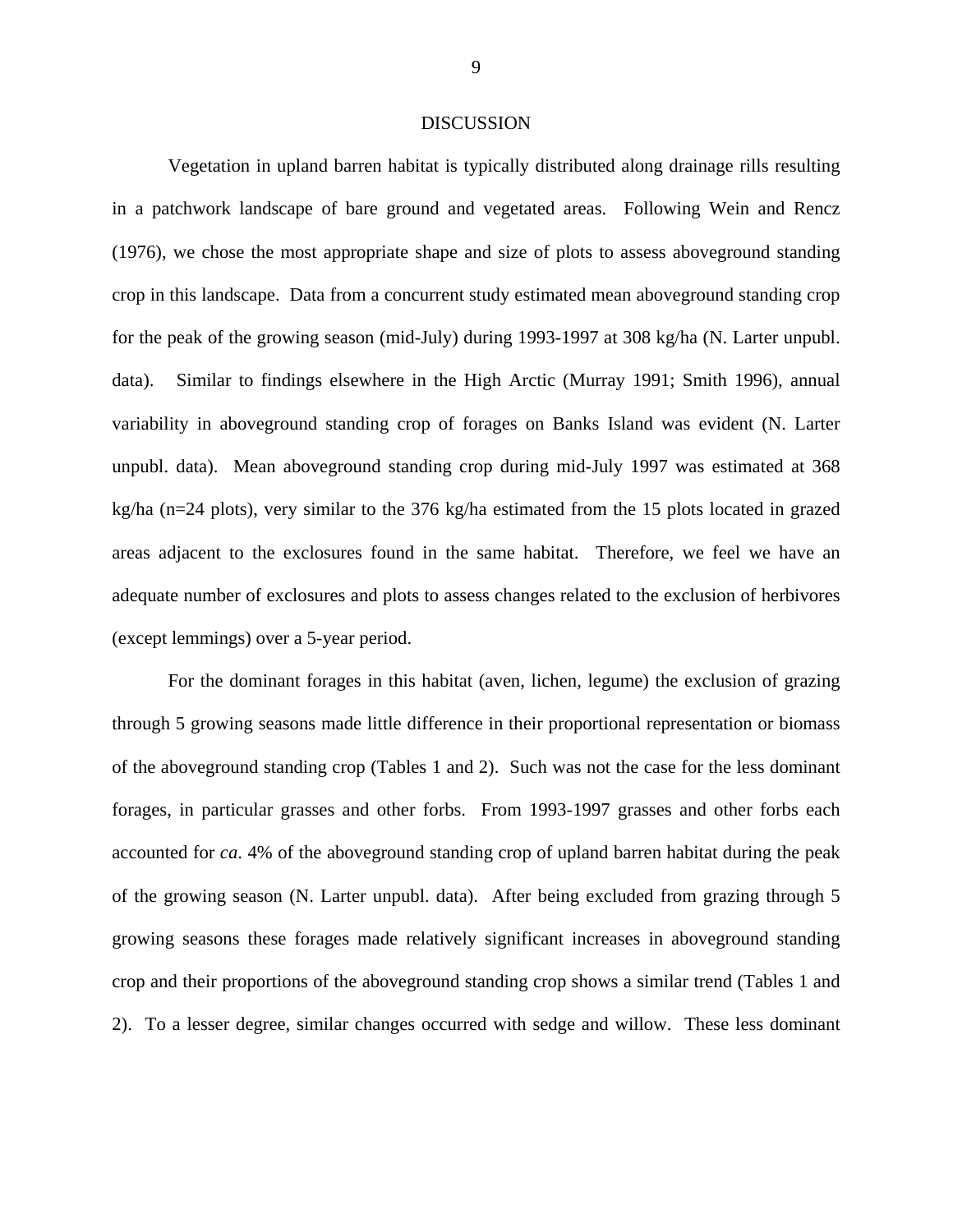forages also showed relative increases in aboveground standing crop when excluded from grazers through 5 growing seasons (Tables 1 and 2).

Our data indicate that the exclusion of herbivores (except lemmings) lead to measurable changes in the aboveground standing crop of some forages found in upland barren habitat. We did not detect measurable change in the relative proportions each of 8 forage classes made to the total aboveground standing crop in this habitat. Whether these changes have resulted in poorer range conditions on Banks Island for herbivores, caribou in particular, is open to debate.

When caribou numbers were at their historical highest in the early 1970s, studies on the diet of caribou and muskoxen revealed that grass was an major dietary component (Wilkinson *et al*. 1976; Shank *et al*. 1978). Studies in the mid-1990s noted an absence of grass in the monthly diet of both caribou and muskoxen (Larter and Nagy 1997; unpubl. data). Sedge has always been a major component of both the summer and winter diet of muskoxen here and elsewhere in the High Arctic (Wilkinson *et al*. 1976; Parker 1978; Thomas and Edmonds 1984; Larter and Nagy 1997). Willow is an important component of the diets of many herbivores on Banks Island, predominating the diet of Peary caribou during summer and arctic hare during winter as well as being used extensively by muskoxen in June (Larter and Nagy 1997; Larter 1999). In winters of greater snow depth and density, muskoxen forage more in upland barren habitat and consequently forage on willow to greater extent (Larter and Nagy 2001a). Caribou forage on other forbs more than muskoxen do.

Herbivory usually modifies the productivity and chemical composition of forages and at moderate levels stimulates aboveground productivity of graminoids in the Arctic tundra (Archer and Tieszen 1980). Forages exposed to grazing and browsing by caribou, both simulated (manual clipping) and actual, have shown changes in chemical composition. Both sedges,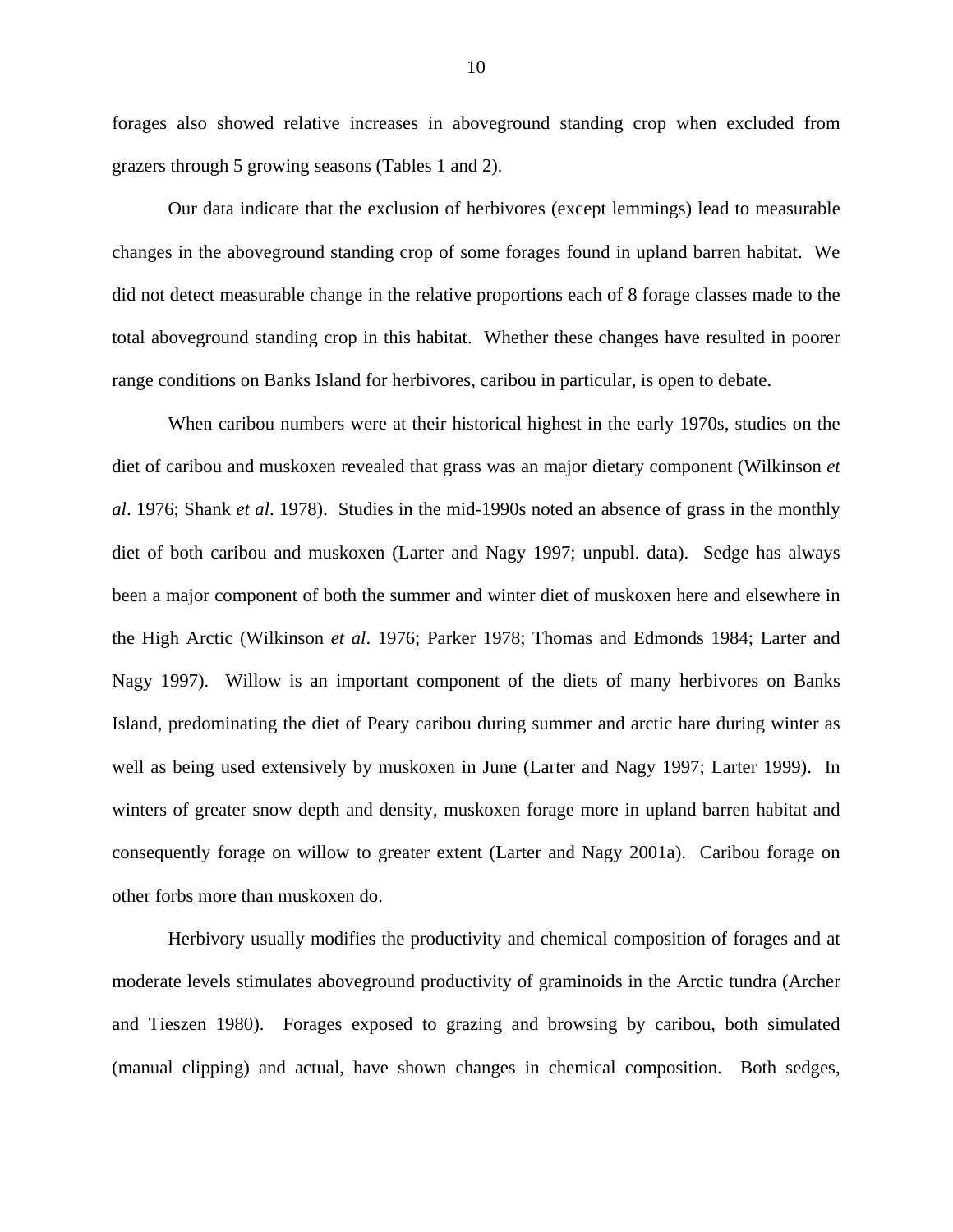willow leaves and willow stems exposed to herbivory had higher crude protein content than similar plants that were not exposed to herbivory (Ouellet *et al*. 1994; Larter and Hik accepted). The same trend, to a lesser degree, was also found for avens, *Dryas integrifolia* (Ouellet *et al*. 1994).

Early in the growing season live grass and willow leaves have the highest crude protein content of forages on Banks Island. Levels were not determined for other forbs (Larter and Nagy 2001b). An increase in the availability of such forages should imply increased available crude protein and superior range for all herbivores utilizing these forages. However, if increased availability can arise only from excluded herbivory, we are left with the dilemma of increasing biomass at the expense of forage quality which is unlikely to provide any net increase in available crude protein.

Larter and Nagy (2001b) documented significant annual variation in the quality of forages on Banks Island from 1993 to 1997. This variation was mostly attributed to annual variation in summer moisture. Crude protein content of most forages on Banks Island declines over the course of the growing season; in grass, the decline is most rapid (Larter and Nagy 2001b). Significant increases in standing crop of forages, which make up minor proportions of the total aboveground standing crop, may have no noticeable effect in overall range quality of upland barren habitat because of the inherent annual variability in forage quality. Given the inherent annual variability in standing crop and forage quality it is unlikely that the level of grazing and browsing by herbivores from 1993-1997 resulted in any directional change in biomass distribution that could be interpreted as range deterioration of upland barren habitat.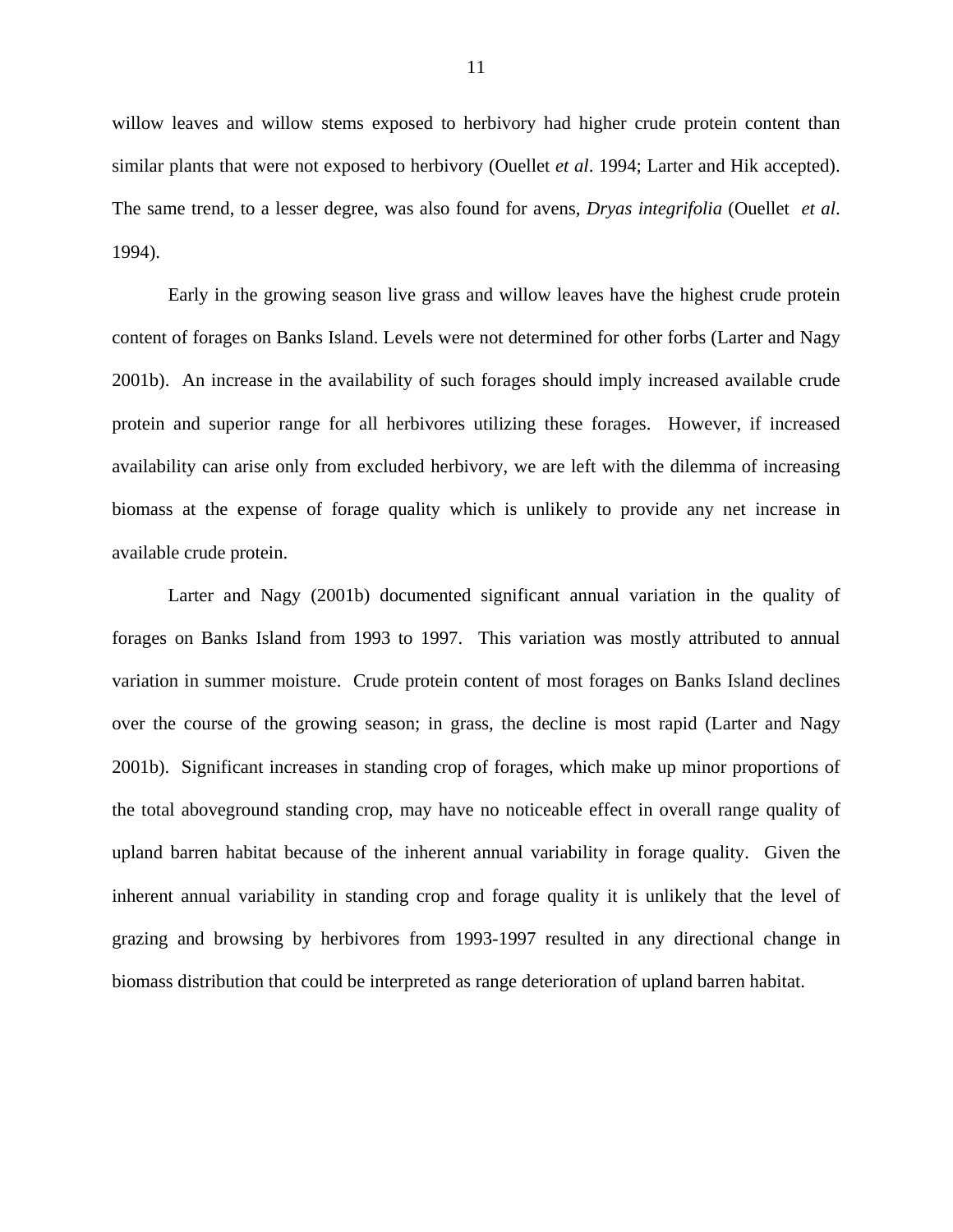# ACKNOWLEDGMENTS

The following are thanked for field and laboratory assistance: S. Baryluk, A. Esau, S. Gray, S. Harry, C. Kuhnert, J. Lennie, B. McDonald, D. Nasogaluak, L. Raddi, T. Raddi, D. Semple and N. Snowshoe. David Hik provided statistical assistance and comments on earlier drafts of this report. Funding for this project was made possible by the Inuvialuit Final Agreement.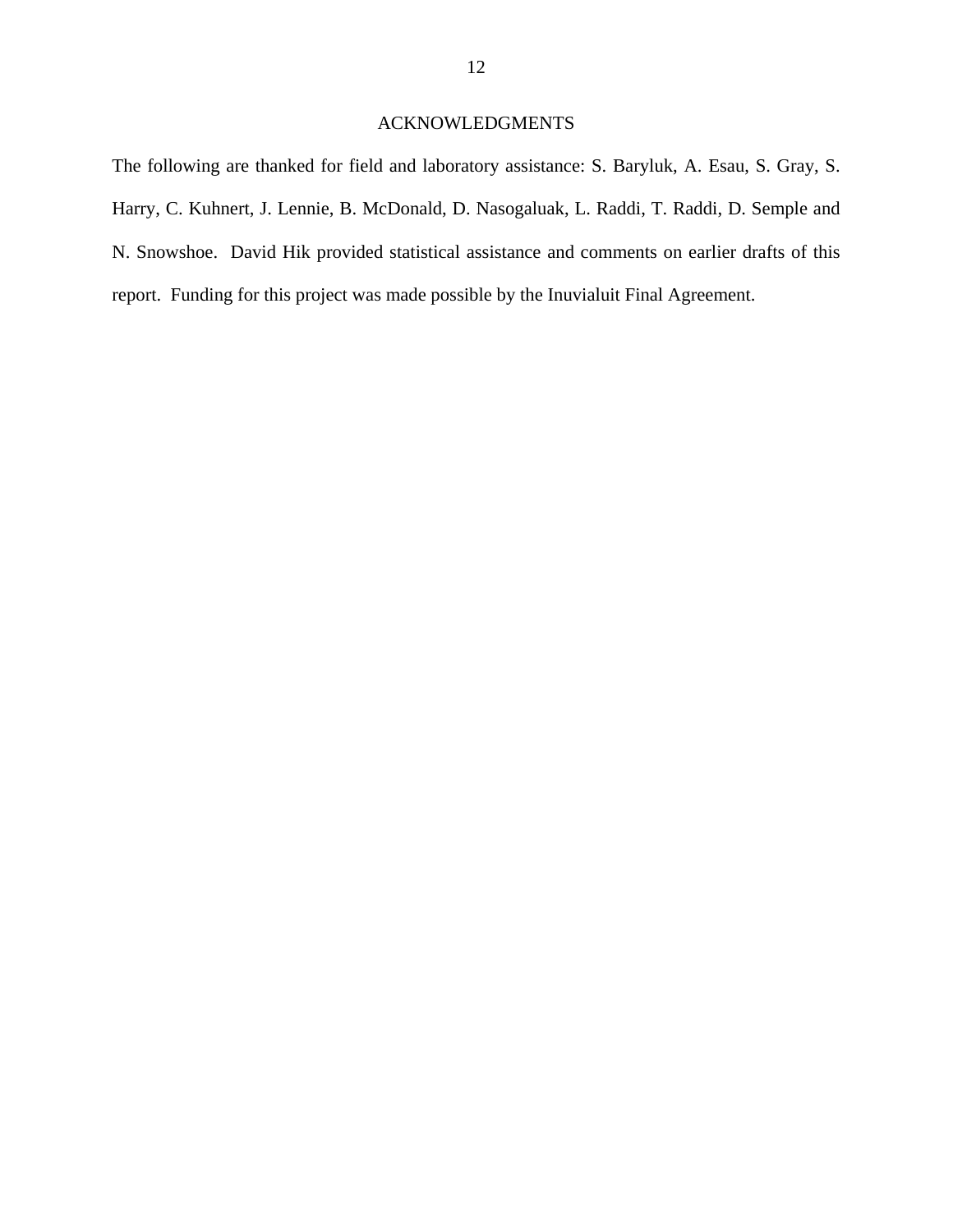### LITERATURE CITED

- Archer, S. and Tieszen, L.L. 1980. Growth and physiological responses of tundra plants to defoliation. Arct. Alp. Res. 12: 531-552.
- Caughley, G. 1970. Eruption of ungulate populations, with emphasis on Himalayan thar in New Zealand. Ecology 51: 53-72.
- Ferguson, R.S. 1991. Detection and classification of muskox habitat on Banks Island, Northwest Territories, Canada, using landsat thematic mapper data. Arctic 44: 66-74.
- Henry, G.H.R., Freedman, B. and Svoboda, J. 1986. Survey of vegetated areas and muskox populations in east-central Ellesmere Island. Arctic 39:78-81.
- Kevan, P.G. 1974. Peary caribou and muskoxen on Banks Island. Arctic 27: 256-264.
- Larter, N.C. 1999. Seasonal changes in arctic hare, *Lepus arcticus*, diet composition and differential digestibility. Can. Field-Nat. 113: 481-486.
- Larter, N.C. and Hik. D.S. accepted. Response of Arctic willow (*Salix arctica*) following release from herbivory in a High Arctic ecosystem. Arctic.
- Larter, N.C. and Nagy, J.A. 1997. Peary caribou, muskoxen and Banks Island forage: assessing seasonal diet similarities. Rangifer 17: 9-16.
- Larter, N.C. and Nagy, J.A. 2001a. Variation between snow conditions at Peary caribou and muskox feeding sites and elsewhere in foraging habitats on Banks island in the Canadian High Arctic. Arct. Antarct. Alp. Res. 33: 123-130.
- Larter, N.C. and Nagy, J.A. 2001b. Seasonal and annual variability in the quality of important forage plants on Banks Island, Canadian High Arctic. Appl. Veg. Sci. 4 : 115-128.
- McKendrick, J.D. 1981. Responses of arctic tundra to intensive muskox grazing. Agroboreal. 12: 49-55.
- McNaughton, S.J. 1979. Grassland-herbivore dynamics. *In*: Serengeti: dynamics of an ecosystem (Sinclair, A.R.E. and Norton-Griffiths, M. eds.). p. 46-82. Univ. Chicago Press, Chicago.
- Murray, J.L. 1991. Biomass allocation and nutrient pool in major muskoxen-grazed communities in Sverdrup Pass, 79°N, Ellesmere Island, N.W.T. Canada. M.Sc. thesis, Univ. of Toronto, Toronto.
- Nagy, J.A., Larter, N.C. and Fraser, V.P. 1996. Population demography of Peary caribou and muskox on Banks Island, N.W.T., 1982-1992. Rangifer 9: 213-222.